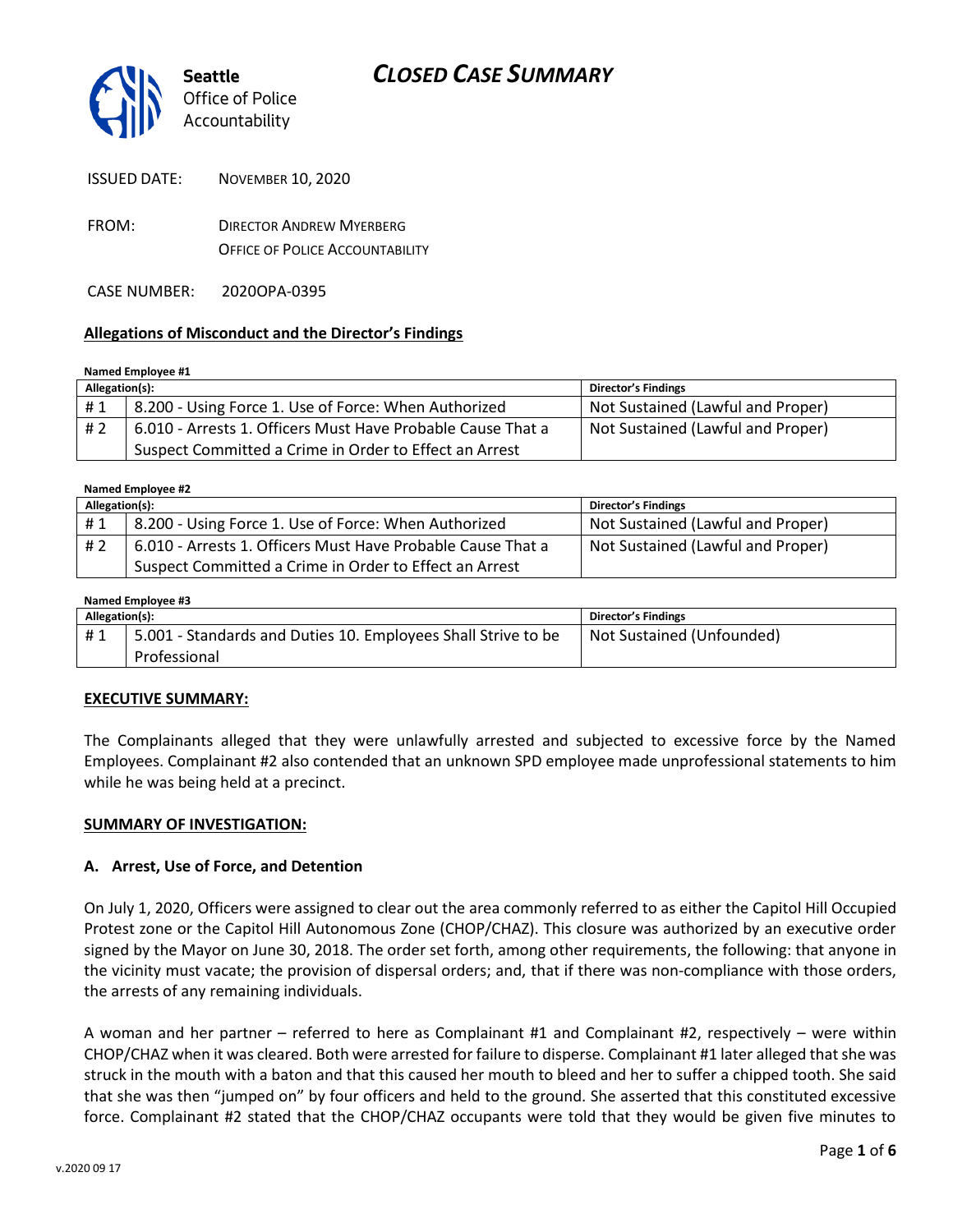OPA CASE NUMBER: 2020OPA-0395

disperse, but that the officers then moved in immediately and started making arrests. He felt that this was improper. He told a Sergeant that officers were "aggressively swinging their batons towards people" and told a Detective assigned to the Force Investigation Team (FIT) that officers were "thrusting and swinging" the batons. He said that he observed people being pushed to the ground by officers and he was also pushed to the ground, had his face slammed into the ground, and was stood on. He said that Complainant #1 was "slammed" to the ground and, while he did not personally observe this, he believed that she was in danger because firearms were pointed at her. Complainant #2 recounted that he was transported to the precinct and, while there, he was treated unprofessionally by officers. This investigation ensued.

OPA determined that Named Employee #1 (NE#1) and Named Employee #2 (NE#2) were part of the group of officers who enforced the executive order. NE#1's Body Worn Video (BWV) indicated that dispersal orders began to be given approximately two minutes after he arrived on scene. Officers began to move into and to clear CHOP/CHAZ just under ten minutes later. NE#1 began moving through the area with NE#2. They approached Complainant #1 and Complainant #2. At that time, Complainant #2 moved in front of Complainant #1 and towards NE#2. NE#2 pushed forward with his baton and contact was made between him, Complainant #1, and Complainant #2. The Complainants then pushed back towards NE#2 and other officers. Officers began to try to pull the Complainants apart while they held onto each other. NE#1 and other officers pulled the Complainants to the ground. While on the ground, the Complainants both physically struggled against the officers. NE#1 placed his hand on the Complainant #2's head and held his head securely against the ground. Complainant #2 was then handcuffed and walked to a transport van. At that time, he asserted that officers were using excessive force against Complainant #1.

NE#2's video also showed the dispersal orders and confirmed that, contrary to Complainant #2's assertions, the CHOP/CHAZ occupants were given longer than five minutes to comply. Officers, including NE#2, subsequently began walking through the area. At this time, Complainant #1 began yelling at officers and walking towards them. NE#2 continued to give directions to individuals to leave the area and informed them of an egress location. NE#2 approached the Complainants. Complainant #1 was to his right and Complainant #2 was to his left. Another woman grabbed Complainant #1, who was still yelling at officers, and tried to pull her back. Complainant #2 moved in front of Complainant #1 and directly towards NE#2. NE#2 extended his baton, which he held horizontal to his body and in front of him – towards Complainant #2. NE#2 made contact with Complainant #2's right shoulder (Complainant #2 was turned halfway towards Complainant #1) with the baton. At that time, the baton glanced off of Complainant #2, who moved his shoulder and elbow. Simultaneously, Complainant #1, who continued to yell at the officers, leaned forward. Either the baton or Complainant #2's right elbow – in OPA's opinion it is inconclusive from the video – appeared to make contact with the Complainant's mouth/face area. She momentarily pulled back and then pushed Complainant #2 forward into the officers. At that point, the officers grabbed onto both Complainants in order to place them under arrest. The BWV showed officers ultimately pull them to the ground. Complainant #1 resisted while on the ground, but the officers were able to handcuff her. Contrary to Complainant #2's assertions, Complainant #1 did not express a fear of being shot while on the ground or reference officers having their handguns out. Moreover, the BWV conclusively established that no officers drew their firearms.

OPA reviewed the BWV recorded by several other officers. One video, which was recorded by Witness Officer #1 (WO#1), provided a clear perspective of the incident. The video, which was consistent with that recorded by NE#2, showed that NE#2 did not aggressively swing or thrust his baton. From OPA's review, this video was also inconclusive with regard to whether the baton or Complainant #2's elbow struck Complainant #1's mouth/face area.



**Seattle**

*Office of Police Accountability*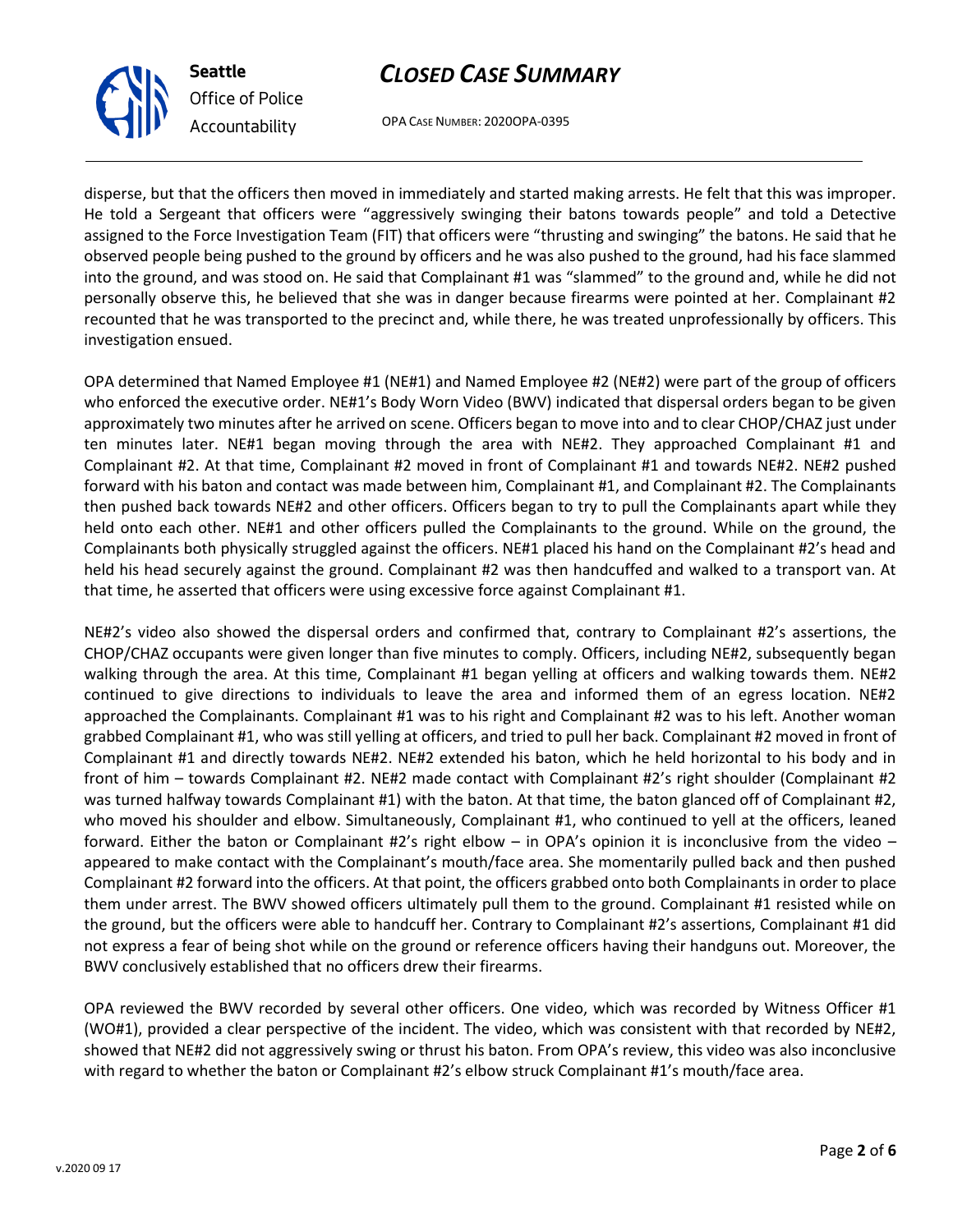OPA CASE NUMBER: 2020OPA-0395

OPA lastly watched video taken by officers assigned to prisoner processing, as well as from the precinct holding cells. There was no indication that any officer made unprofessional, demeaning, or disrespectful statements to Complainant #2, let alone that he was called a "dipshit" as he claimed. The video also did not show an individual who exited the holding cell limping. Complainant #2 alleged that this occurred, suggesting that officers used force against someone in the holding cell area. The holding cell video did show an individual who repeatedly kicked the metal holding cell door while within the cell. Officers entered the cell to tell him to stop doing so and the holding cell video confirmed that they did not touch the person or use force on him.

### **B. Interviews of and/or Reports Written by the Involved Parties and Witnesses**

OPA contacted Complainant #1 and tried to interview her. She did not respond to OPA. OPA spoke with Complainant #2. He told the assigned investigator that, unless OPA was calling to "offer" him "money," he was not willing to be interviewed.

NE#2 was interviewed by FIT on the day of the incident. He confirmed that he was assigned to clear out the CHOP/CHAZ area and that dispersal orders were given. He said that the officers did not begin to receive resistance until they were mid-block on Pine Street. At that time, there were individuals who were cursing at officers and refusing to leave. The officers continued to proceed down the block. He described the manner in which he any other officers did so as "methodical." NE#2 observed two arrests occur to his right. He then walked up to the Complainants. He told then to move back but they did not do so. NE#2 said that they were within an "arm's reach" of officers. He said that Complainant #2 moved towards the line of officers and in front of Complainant #1. He recalled that Complainant #2 turned his back to face Complainant #1. NE#2 told OPA that he pushed forward with his baton while telling Complainant #2 to move back away from the officers. At that point, the baton slipped off of Complainant #2's shoulder while Complainant #1 was moving towards them. He believed that this caused the baton to strike Complainant #1's face. The Complainants continued to push into officers and did not leave the area. At that point, the decision was made to take them into custody. He helped control Complainant #1's person and to handcuff her.

NE#2 said that, at the time of the strike, he was holding the baton horizontally across his body with a spread overhand grip, knuckles forward. He told OPA that this was how he was trained by SPD to use the baton during demonstration/crowd management. He further stated that using the baton to push forward while telling someone to move back was also consistent with his training. NE#2 told OPA that the strike was inadvertent and that he did not notice it causing Complainant #1 to suffer any injuries. He was not aware that she was injured until a supervisor later told him that Complainant #1 had an injury to her lip.

FIT also interviewed WO#1. He recalled moving down Pine Street to clear the area and being confronted by individuals, including the Complainants. He said that Complainant #1 was wearing a helmet and was holding a baton. She was with Complainant #2. He stated that, prior to proceeding towards the individuals within the CHOP/CHAZ area, several dispersal orders were given. The individuals therein, including the Complainants, did not comply with those orders. He saw Complainant #1 and Complainant #2 approach officers. He observed NE#2 push forward with his baton and he saw the baton glance off of Complainant #2. From his vantage point, he believed that the baton then struck Complainant #1. He grabbed Complainant #1 and helped take her into custody. He recalled that Complainant #1 kicked officers when they were trying to control her.

OPA reviewed two additional reports. The first was written by an officer who also assisted in taking Complainant #1 into custody. He documented that she physically resisted, including kicking at officers. He wrote that officers were



**Seattle** *Office of Police Accountability*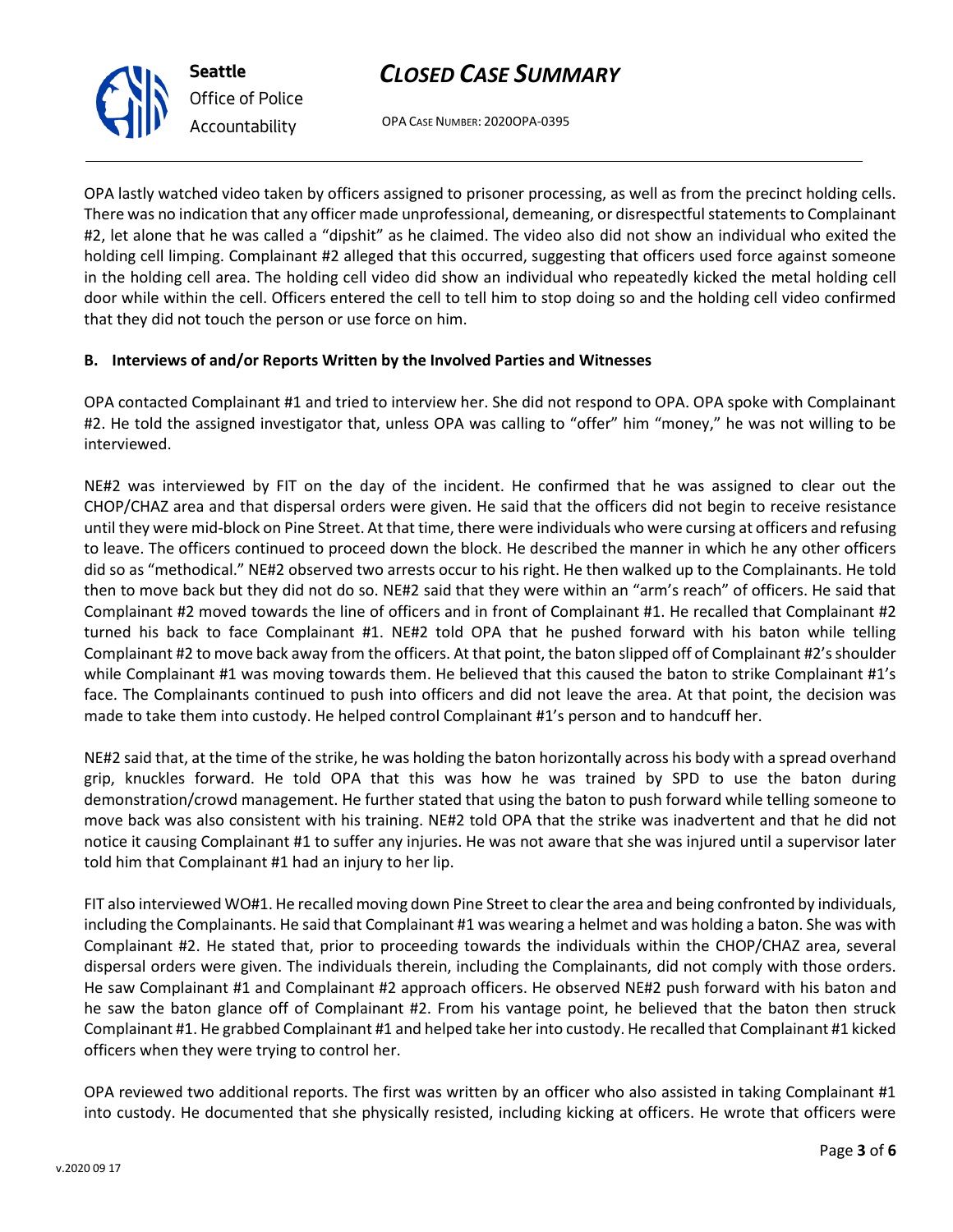

**Seattle** *Office of Police Accountability*

# *CLOSED CASE SUMMARY*

OPA CASE NUMBER: 2020OPA-0395

ultimately required to carry her to the transport van. At that time, she kicked him in the head. The second was written by a Sergeant operating the transport van. He noted that van video captured Complainant #1 unbuckle her seatbelt and throw herself to the van floor. He tried to speak with her in order to calm her down while she was in the rear of the van. He ultimately called for the Seattle Fire Department and informed another supervisor of Complainant #1's assertions and injuries.

## **ANALYSIS AND CONCLUSIONS:**

## **Named Employee #1 - Allegation #1** *8.200 - Using Force 1. Use of Force: When Authorized*

The force used by NE#1 consisted of him, with other officers, pulling Complainant #2 to the ground, and, once Complainant #2 was on the ground, using his hand to hold Complainant #2's head down.

With regard to the takedown, the video indicated that it was controlled and that officers pulled both of the Complainants down to the ground. Complainant #2 did not hit the ground with any significant force and did not appear to suffer any injuries or complain of pain. While Complainant #2 was on the ground, NE#1 put his hand on his head and held it down. This appeared to be purported to control Complainant #2's body and to prevent him from further moving around and resisting the officers' attempts to take him into custody. The video disproved the allegation that NE#1 slammed Complainant #2's head or any part of his body into the ground. NE#1 used no other force during this incident. Moreover, NE1 did not, at any time, strike or use anything other than control holds on Complainant #2.

SPD Policy 8.200(1) requires that force used by officers be reasonable, necessary and proportional. Whether force is reasonable depends "on the totality of the circumstances" known to the officers at the time of the force and must be balanced against "the rights of the subject, in light of the circumstances surrounding the event." (SPD Policy 8.200(1).) The policy lists a number of factors that should be weighed when evaluating reasonableness. (*See id*.) Force is necessary where "no reasonably effective alternative appears to exist, and only then to the degree which is reasonable to effect a lawful purpose." (*Id*.) Lastly, the force used must be proportional to the threat posed to the officer. (*Id*.)

OPA finds that the force used by NE#1 during this incident was consistent with policy. First, at the time NE#1 first made physical contact with Complainant #2, NE#1 was aware of the following: (1) there was probable cause to arrest Complainant #2 for failing to disperse and obstruction, amongst other potential crimes; (2) Complainant #2 was repeatedly refusing to comply with lawful orders, including the direction to leave the area and to move back; (3) Complainant #2 pushed into officers and, thus, presented at least a moderate threat. Given this, it was reasonable to use force to take Complainant #2 into custody and, specifically, to use low level force to pull Complainant #2 down to the ground and then to hold his head down on the ground to prevent Complainant #2 from moving around and resisting. The force was further necessary as NE#1 had the right to arrest Complainant #2 and, in his judgement and based on Complainant #2's behavior, the safest place to do so was on the ground. This decision was consistent with his training concerning arresting resistive subjects. Moreover, the limited force used was of a reasonable degree to effect NE#1's lawful purpose. Lastly, the force was proportional under the circumstances. As discussed above, the force was minimal, did not involve any strikes, and did not cause any injuries to Complainant #2.

For these reasons, OPA recommends that this allegation be Not Sustained – Lawful and Proper.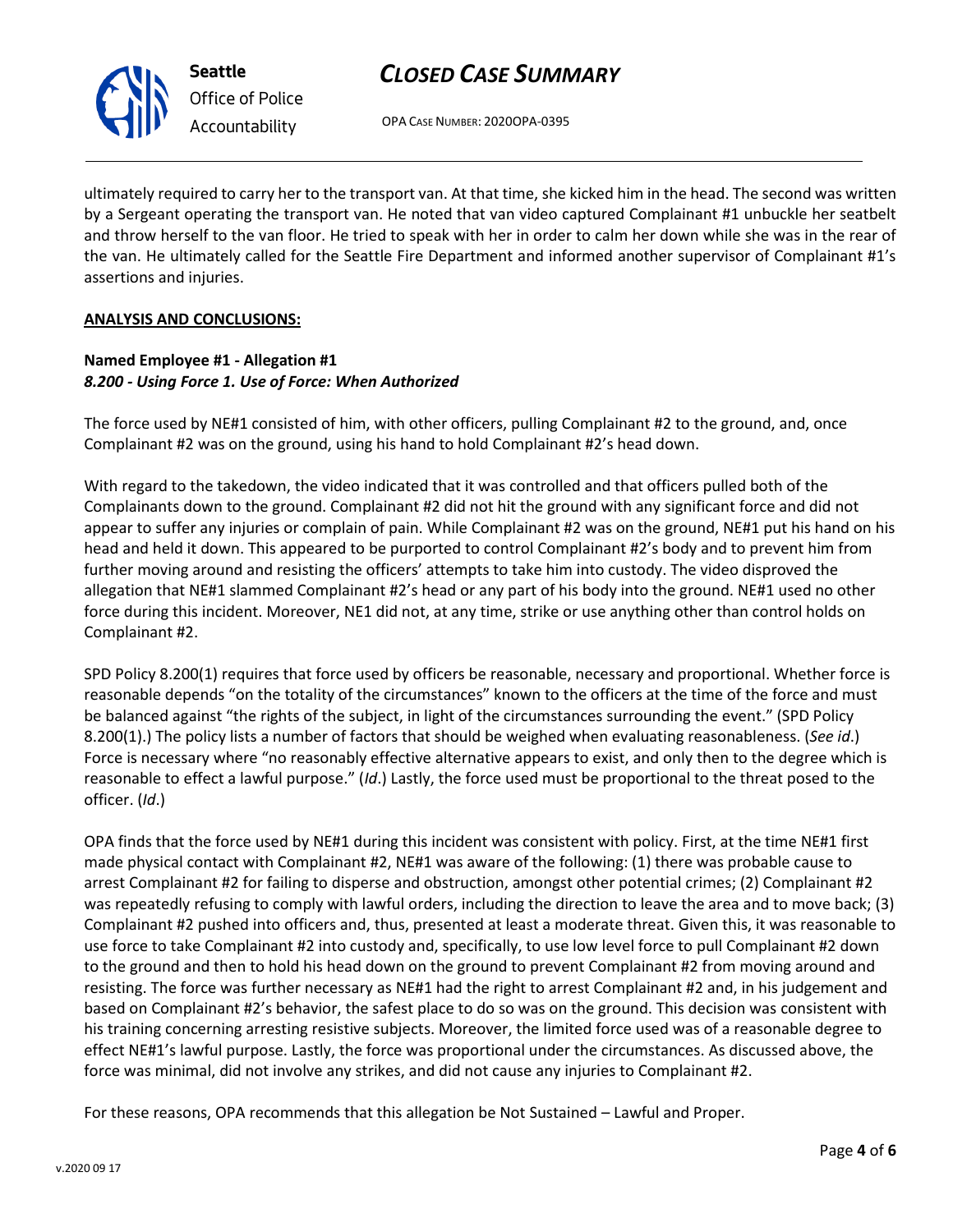

OPA CASE NUMBER: 2020OPA-0395

### Recommended Finding: **Not Sustained (Lawful and Proper)**

### **Named Employee #1 - Allegation #2**

*6.010 - Arrests 1. Officers Must Have Probable Cause That a Suspect Committed a Crime in Order to Effect an Arrest*

SPD Policy 6.010-POL-1 requires that officers have probable cause to believe that a suspect committed a crime when effectuating an arrest. Stated differently, where an arrest is not supported by probable cause, it violates law and Department policy. Probable cause exists when the facts and circumstances within an officer's knowledge are sufficient in themselves to support a reasonable belief that an offense has been or is being committed.

In evaluating this allegation, OPA finds three facts to be substantially important: (1) there was a lawfully issued executive order that prohibited individuals from remaining in the CHOP/CHAZ area after dispersal orders were issued; (2) multiple dispersal orders were issued, which included identifying routes that individuals could take to safely leave the area; and (3) the Complainants did not comply with these orders and, instead, stood in front of and yelled at officers.

Together, these establish that there was abundant probable cause to arrest the Complainants. Complainant #2's primary argument against this finding is that the demonstrators were told that they would have five minutes to disperse, but that officers started moving towards them and arresting individuals immediately. This is disproved by the BWV, which shows multiple dispersal orders and sufficient time (and, indeed, well over five minutes) allowed for the Complainants to comply. Moreover, the Complainants' actions and demeanor, again fully captured by BWV, belie the contention that they had any intent to peacefully abide by officers' directions and leave the vicinity.

As OPA finds that the Complainants' arrests were supported by probable cause, OPA recommends that this allegation be Not Sustained – Lawful and Proper as against both NE#1 and NE#2.

### Recommended Finding: **Not Sustained (Lawful and Proper)**

### **Named Employee #2 - Allegation #1** *8.200 - Using Force 1. Use of Force: When Authorized*

As a starting point, OPA cannot conclusively say that NE#2's baton actually hit the Complainant. Even after watching the video at lower frame rates, it appears possible that Complainant #2's elbow, not the baton, made contact with Complainant #1's mouth/face area. However, since both NE#2 and WO#1 believed that the baton did strike Complainant #1, OPA assumes that it occurred and evaluates the propriety of that force here.

From a review of the BWV, it is clear that NE#2 did not intend to strike Complainant #1 with the baton. Unlike how Complainant #2 characterized his conduct, the BWV established that NE#2 did not aggressively use his baton or swing it around. Instead, he used it in exactly the manner he was trained to do and in exactly the situation he was trained for. When NE#2 pushed the baton forward towards Complainant #2, which was appropriate under the circumstances to move Complainant #2 back, Complainant #2 shifted his body, causing the baton to slide off Complainant #2's shoulder and arm. Simultaneously, Complainant #1 approached them, jutting her face forward. It was at this instant that, to the extent it occurred as believed, the baton struck Complainant #1. It is evident from the BWV that this was inadvertent, not purposeful.